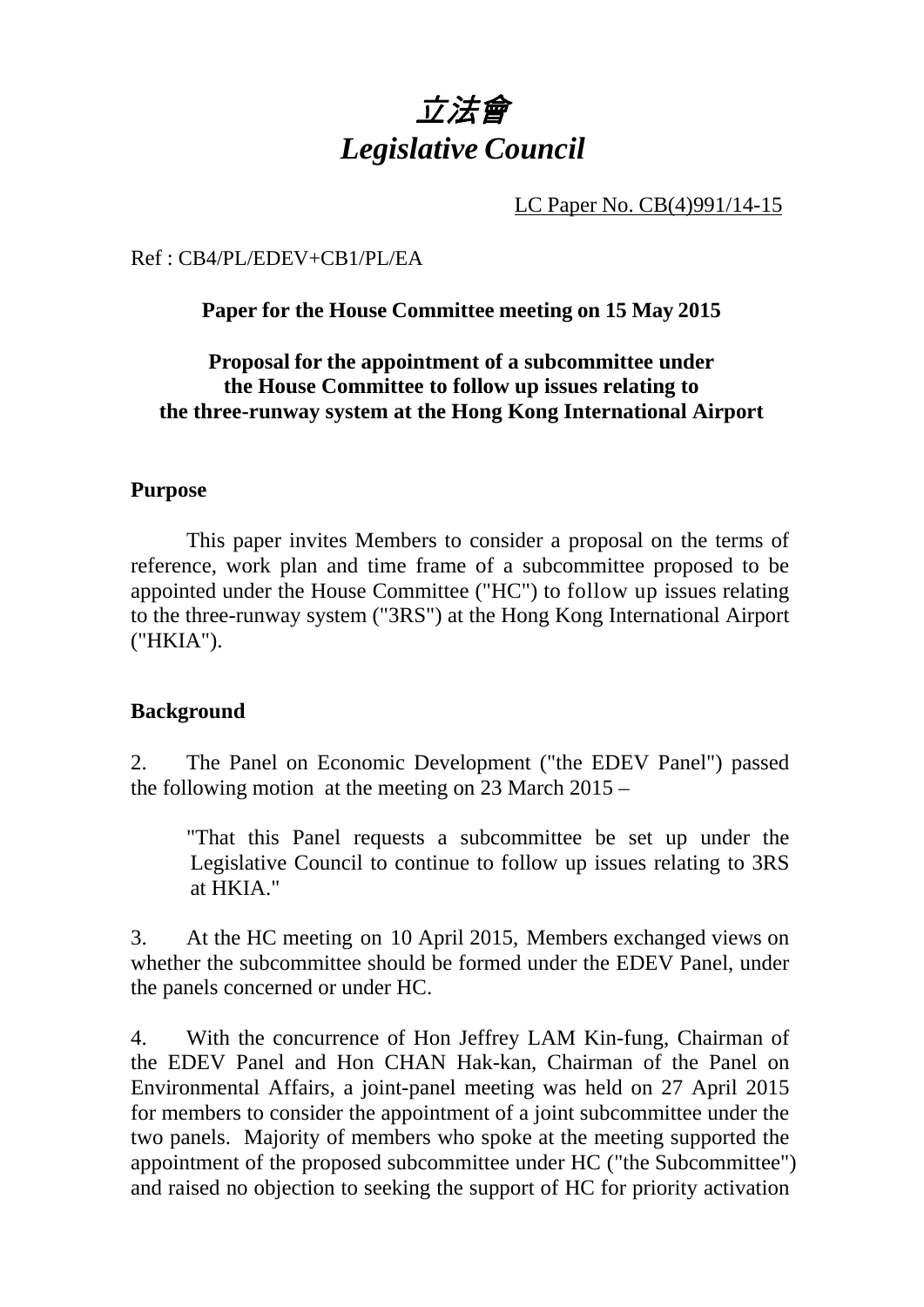of the Subcommittee. In accordance with Rule  $20(k)(ii)^{1}$  of the House Rules, the two Panels now make a proposal on the Subcommittee for consideration of HC. The proposed terms of reference, work plan and time frame of the Subcommittee are set out in the ensuing paragraphs.

# **Proposed terms of reference of the Subcommittee**

5. The proposed terms of reference of the Subcommittee are as follows –

"To study and follow up issues relating to three-runway system at Hong Kong International Airport, including the feasibility of the three-runway system, its scope and design details, financial arrangement, existing capacity of Hong Kong International Airport, environmental impacts, and related matters."

# **Proposed work plan**

- 6. The Subcommittee will focus its work on the following areas
	- (a) 3RS scope and the associated design details;
	- (b) economic returns, financial arrangement and the implementation of revenue-raising measures for 3RS;
	- (c) "air wall" constraint and the use and management of airspace in Pearl River Delta region;
	- (d) enhancement of existing capacity of HKIA; and
	- (e) environmental concerns.

### **Proposed time frame**

7. In view of Members' grave concerns about the 3RS project and the far-reaching implications of its proposed financial arrangements, they considered that the Subcommittee should start its work as early as possible.

 $\overline{a}$ 1 Under Rule  $20(k)(ii)$  of the House Rules, a proposal to appoint a subcommittee under HC should contain sufficient information on the proposed terms of reference, time frame, work plan and extent of work involved in the study of the specific issue or project to facilitate the consideration by HC.